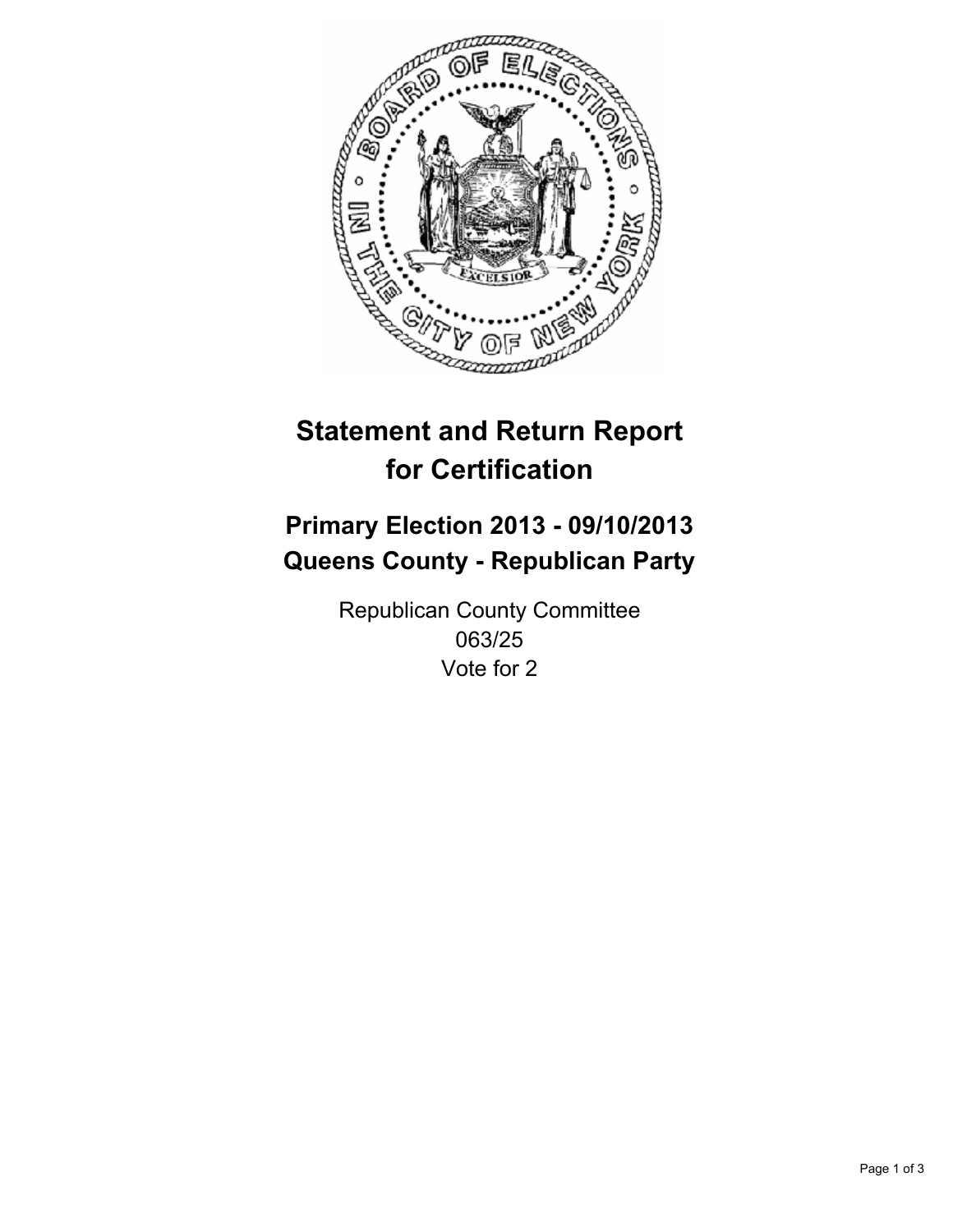

## **Assembly District 25**

| <b>EMERGENCY</b>       | 0        |
|------------------------|----------|
| ABSENTEE/MILITARY      | 5        |
| <b>FEDERAL</b>         | 0        |
| SPECIAL PRESIDENTIAL   | $\Omega$ |
| AFFIDAVIT              |          |
| <b>GARY PACE</b>       | 13       |
| <b>JO ANNE BOYLE</b>   | 6        |
| ROSEANN PETTITT        |          |
| <b>MARIA PTAKOWSKI</b> | 5        |
| <b>Total Votes</b>     | 31       |